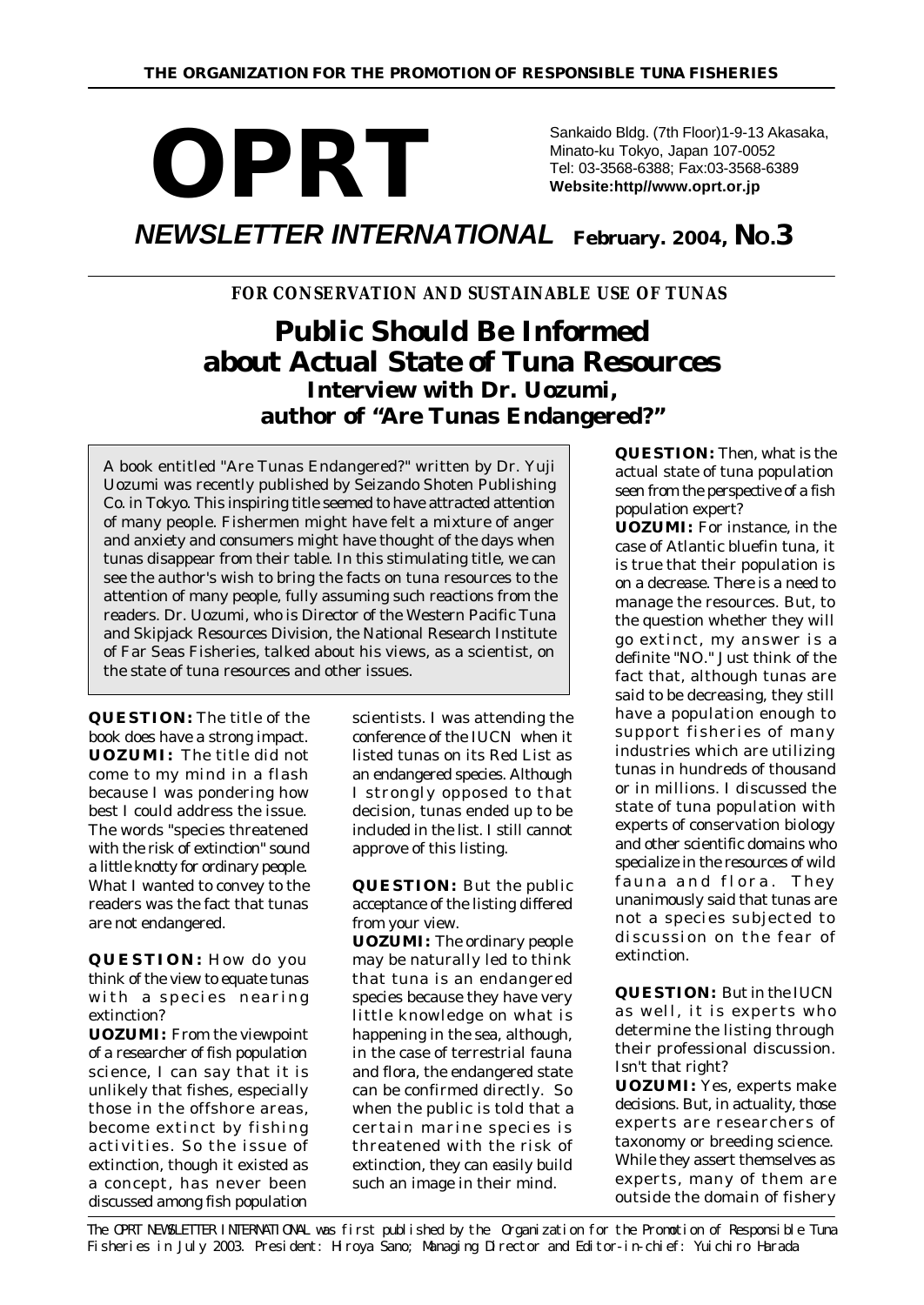population science. Those nonfishery researchers decide on endangered status depending only on the fact that the species under review fits one criterion.

**QUESTION:** In your book, you raised the issue of criteria themselves.

**UOZUMI:** The criteria are significant in that they were developed by experts in conservation biology. But we need assumption whether a species should really be applied to those criteria. The very assumption that the IUCN has so far been using has been ambiguous. So, if the IUCN criteria are applied to the pine, all the pine species along the beaches everywhere comes to be categorized as "endangered." Sensible conservation biologists are concerned about negative impact that could be caused on the protection of truly endangered species of fauna and flora, unless credible lists are formulated.

**QUESTION:** It is difficult to convey such fact to the general public, isn't it?

**UOZUMI:** This book has been written out of the hope that the ordinary people will come to know the truth. As the saying goes, "good news falls behind bad news." Bad news spreads fast and negative image tends to take root with ease. One such example is a paper by Myers and others published in the Nature Magazine, in which the authors pointed to the possibility that the population of tuna and billfish population has drastically declined and there exists a risk of extinction for those species. Their paper drew a conclusion based only on partial data, and is far from reflecting the overall trend of tuna resources. The population scientists with whom I have been acquainted share the same view with me regarding this issue.

**QUESTION:** You also pointed out in your book some issues pertaining to the concept of precautionary approach. **UOZUMI:** Precautionary

approach in marine resource management differs from the "precautionary principles," which is a concept to prevent irreparable consequences as used in the case of nuclear power generation. Unlike the "precautionary principles," the precautionary approach involves flexibility fully incorporating the renewable capability of the oceans. This



does not project a good image of fisheries. But I think it better for fishermen not to evade the issue of precautionary approach but to reconfirm its meaning, and come up openly with realistic precautionary approach.

**QUESTION:** How do you think man should cope with tuna resources in the future? **UOZUMI:** Honestly, knowledge on fish, not only tuna, is not sufficient and certain. It is the research on fishery resources to know to what the scope of those uncertainties is. It is equally important for fishermen themselves to meet the challenge of uncertainties. It is crucial to see through uncertainties and determine the appropirate level of use of the fishery resources, taking also the socio-economic impact into consideration. This means that fishermen may be required to endure harder restraint on their fishing at times, the fishery resouce may be required to endure over-use at times, and consumers to endure higher prices under the

uncertainties. I believe fishermen should firmly recognize the nature of uncertainties and conduct fishing, adhering to the conservation and management measures.

**QUESTION:** What do you think is important to ensure sustainable use of tunas?

**UOZUMI:** In order to survive, man has no other way than to use the nature. If you think that the protection of the nature is the highest and most important purpose, then minimizing the human impact towards the nature will be the answer. Naturally, you may then consider that the reduction of the number of human beings is the easiest way to achieve the purpose. I do not support such an idea. I think it is important to ensure that human beings live in harmony and in a good balance with the nature. In order to realize true sustainable use of natural resources, this view should be based on considering the use of the natural resources.

 In case of tuna resources, it would be meaningless if the fisheries cannot survive or collapse because of excessive protection of the resources, which may bring about non-use or minimum use of the resources, while the resources are kept in a sound condition. As long as human beings use tuna, it is essential not only for fishermen but all the parties concerned with tuna, including consumers, to fulfill their responsibility toward the resources, and keep the balance between the risk and benefits. In this sense, the presence of the OPRT having as its members all the stakeholders from producers, distributors and consumers as well as tuna longline fishermen around the world has a great significance. Expectation is great for the OPRT's future role.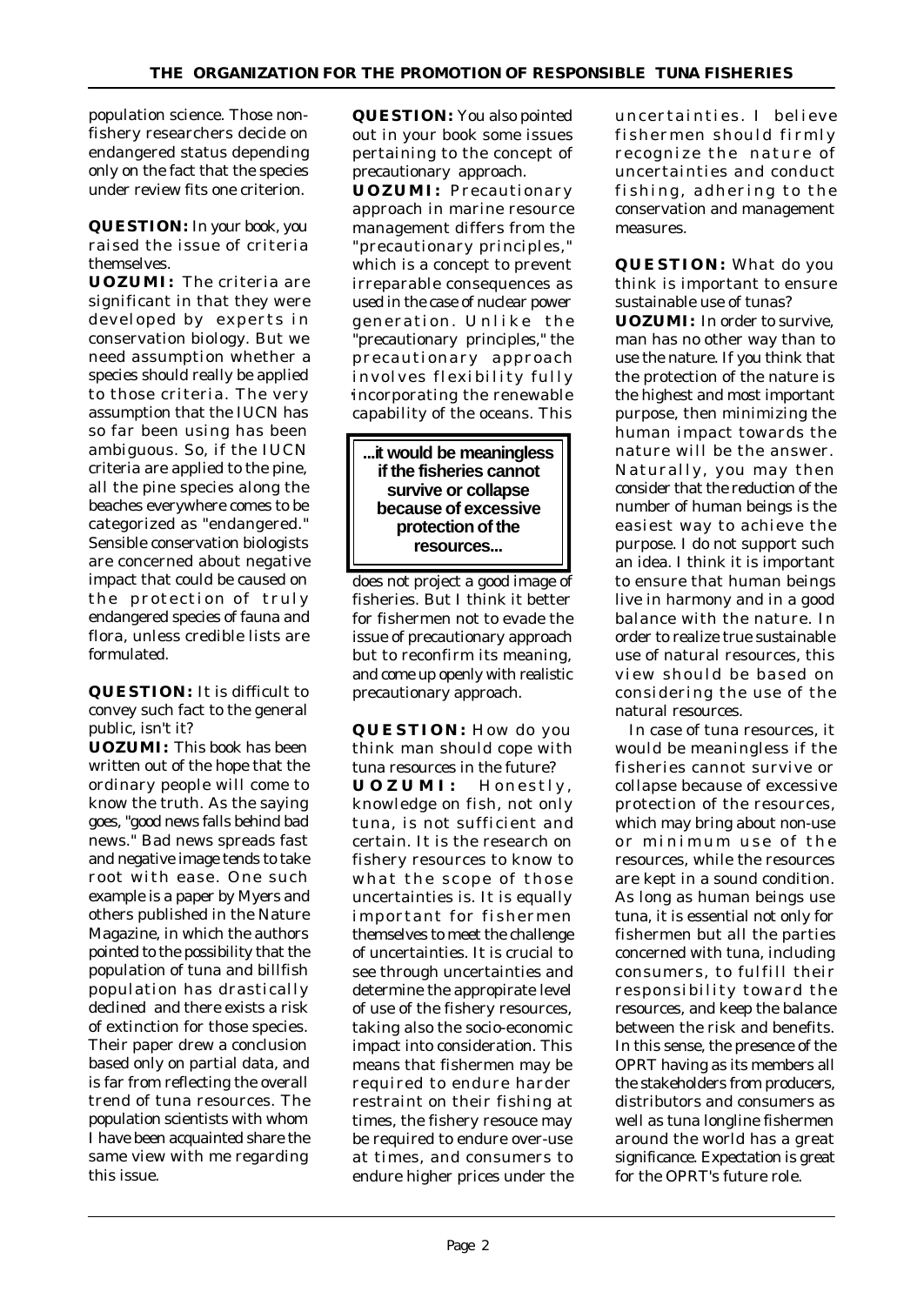#### News about OPRT Members

# **Ecuador's FUNDATUNA Becomes New OPRT Member**

#### **President Perotti Shows Strong Commitment for Cooperation**

t its Board of Directors<br>
meeting on Monday,<br>
OPRT discussed and approved t its Board of Directors meeting on Monday, February 2, 2004, the the application by Ecuador's Foundation for the Promotion of Responsible Tuna Fisheries (FUNDATUNA) for admission to OPRT as a full member.

 FUNDATUNA has three affiliated fishing companies with five large-scale freezer pelagic tuna longline fishing vessels, whose export to Japan totaled 677 tons in January-October 2003.

 As a result, the total number of OPRT full member organizations now stands at 16, with a total of 1,460 vessels registered with OPRT. This means most of the world's largescale tuna longline fishing vessels are registered with OPRT.

 Referring to the new entry of Ecuador's tuna longline fishing organization, OPRT President Hiroya Sano said:

1) We are pleased to see the birth of a fellow organization in Central and South America that acknowledges the significance of promoting responsible tuna fisheries and joins us in making efforts toward the sound and sustainable use of tuna resources.

2) We are also encouraged by the increasing number of our member organizations to counter the movements of pseudo environmentalist groups who are focusing their anticommercial fishing campaigns on tuna longline fisheries and

# **OFCF To Help China Develop Tuna Market**

J apan's Overseas Fisheries Cooperation Foundation (OFCF) signed with the Bureau of Fisheries, the Ministry of Agriculture of the People's Republic of China, in Beijing on November 17, 2003, a memorandum on the "Tuna Market Development Project in China" as part of Japan's fishery cooperation to China.

The project is aimed at cooperating with China in developing the tuna market in this country having a population of 1.3 billion, and specifically to assist expansion of consumption of tuna in Beijing. Based on this agreement, working-level consultations were held in the Chinese capital city from

February 8 to 13, 2004. Discussion centered on exchanges of views on sending of two Japanese experts by early March, opening of an experts' office in China, and arrangement for procurement of materials for experimental small-scale cold chain (ultralow-temperature) facilities.

 The Japanese experts will work with their Chinese counterparts in developing detailed programs for future implementation.

 In China, there are already restaurants serving tuna, centering on coastal cities, and expectation is high that China will develop into the largest tuna market only next to Japan.

making unreasonable attacks against the latter.

#### **Message from Mr. Giansandro Perotti, President of FUNDATUNA (an excerpt)**

We ratify our commitment to work jointly to contribute for the development of responsible tuna fisheries and support difusion, execution and accomplishment of the objectives of FAO's Code of Conduct for Reponsible Fisheries as well as COFI's International Plans of Action, especially the ones to Prevent, Deter, and Eliminiate Illegal, Unreported and Unregulated Fishing and the Management of Fishing Capacity.

### **Tuna Fisheries Enter An Era of Int'l Vessel Management** Japan-Tuna President

Ueda

I an interview in Tokyo on<br>January 8, 2004, Yamato<br>Ueda, President of the Japan n an interview in Tokyo on January 8, 2004, Yamato Federation of Tuna Fisheries Cooperative Associations, said that the introduction of positive list scheme has caused tuna fisheries to usher in an era of international management of the number of fishing vessels. Further, he pointed to the need to reduce the number of vessels to meet the state of stock and market situation, as well as the need to restrain and limit everexpanding large-scale purseseine fisheries worldwide. What follows is a gist of the interview:

(Continued on Page 4)